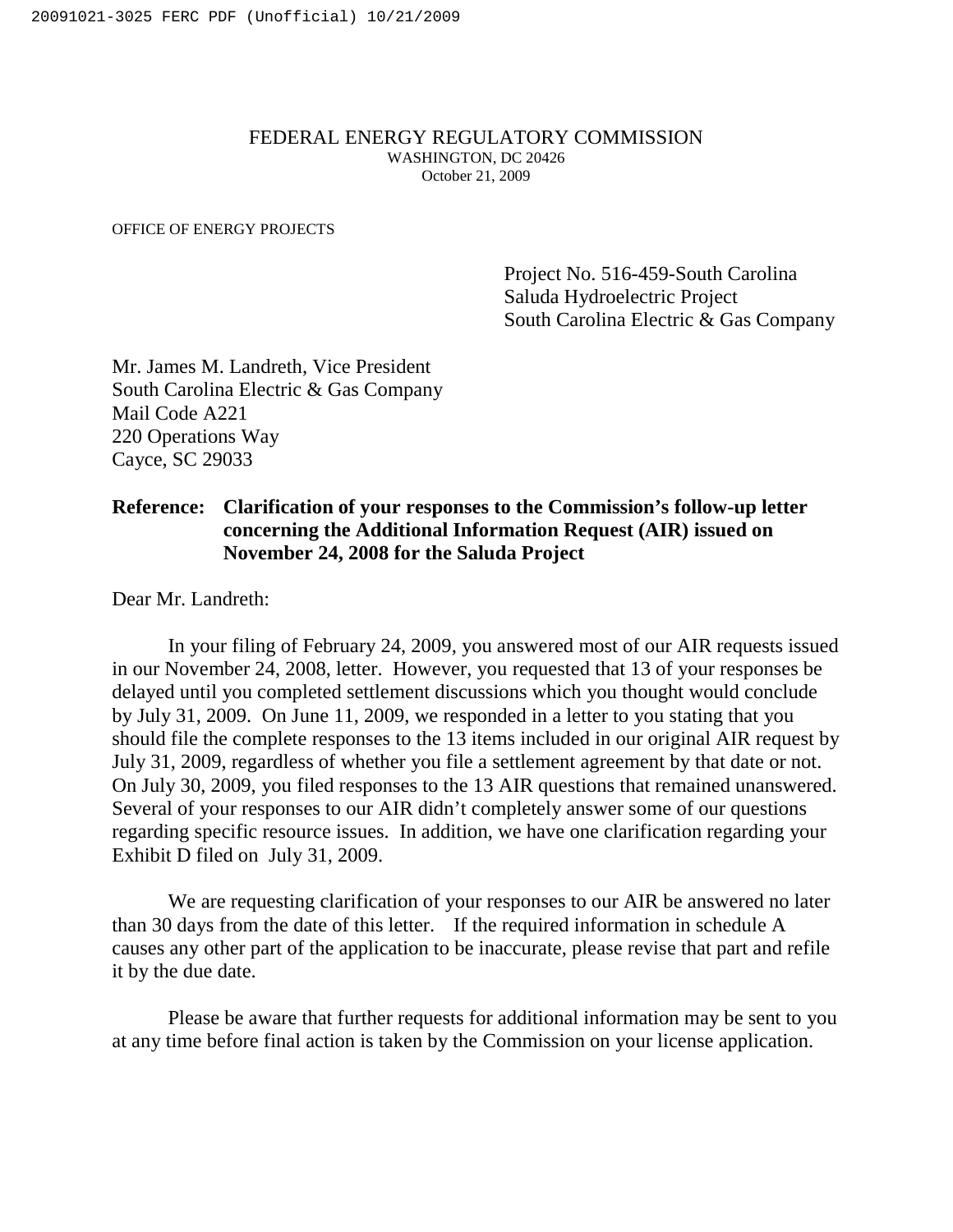Project No. 516-459 2

Please contact Mr. Lee Emery at (202) 502-8379, or by e-mail at lee.emery@ferc.gov if you have any questions concerning this request.

Sincerely,

Mark Pawlowski, Chief Hydro East Branch 2

Enclosure: Schedule A cc: Service List Public Files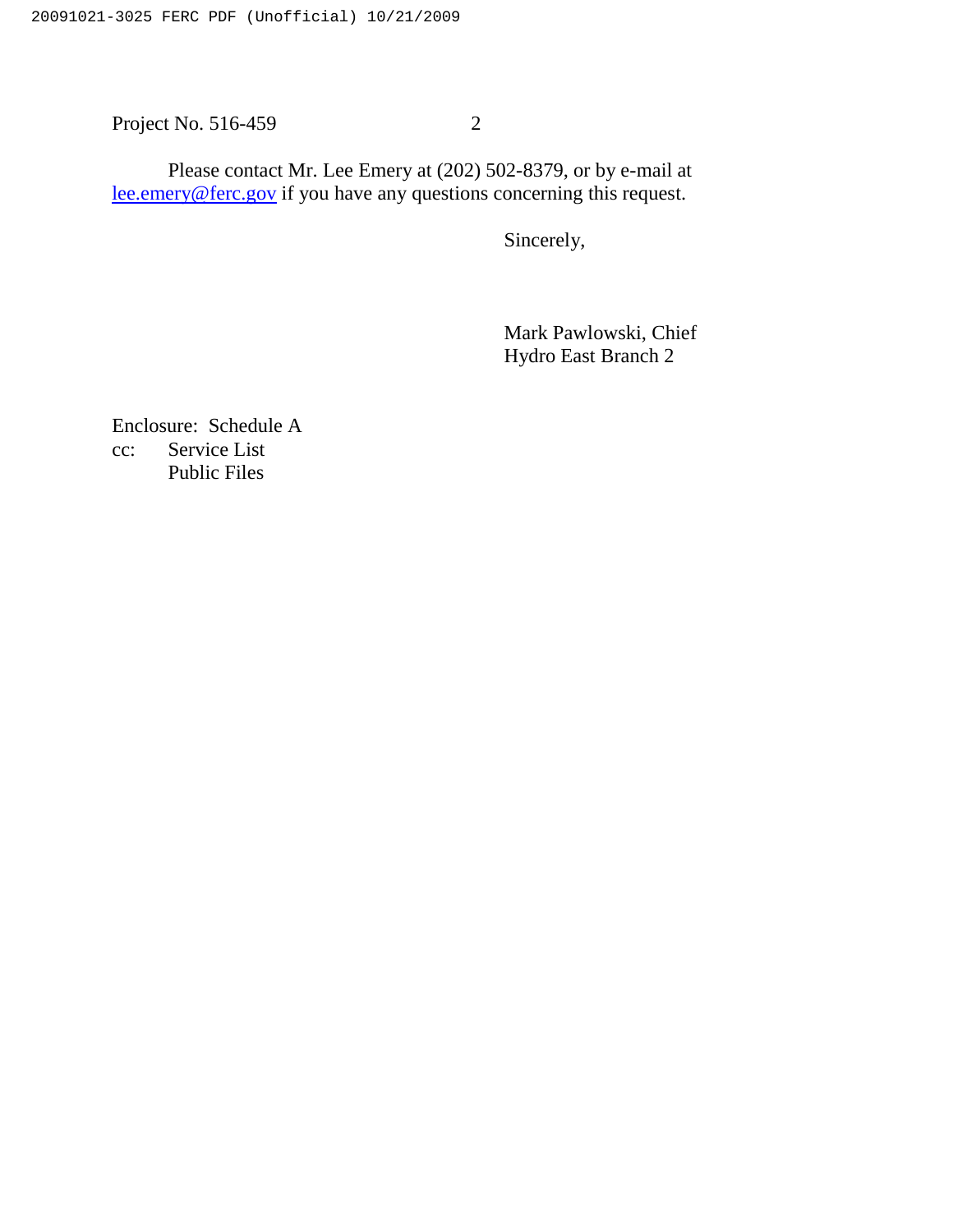Project No. 516-459 3

## SCHEDULE A ADDITIONAL INFORMATION REQUESTS SALUDA HYDROELECTRIC PROJECT NO. 516-549

Please file within 30 days from the date of this letter the following additional information. When you file this information with the Commission, you also should provide exact copies of the filing with the agencies that you consulted during the preparation of your license application. If the required information below causes any other part of the application to be inaccurate, please revise that part and refile it by the due date.

- 1. **Floodplain Riparian Vegetation Along the Congaree National Park**. In our AIR we had indicated that we would need information about the project to assess the environmental effects and costs of any proposed measures to protect or enhance floodplain vegetation along the Lower Saluda River. Your response was that you were awaiting the results of the settlement pending at that time and for recommendations from the National Park Service that were expected by September 2008. You now have a settlement for the project and the National Park Service has filed its recommendations for the project. The conditions in the settlement now become your proposed measures for the project. In Appendices A-11 (Saluda Hydroelectric Flow Release Program) and A-13 (Saluda Hydroelectric Project Maintenance, Emergency, and Low Inflow Protocol) of the settlement, you describe the agreed-upon flow releases into the Lower Saluda River for the project. However, you have not described the analysis of the effects of these changes, if any, on vegetation along the Lower Saluda River and within the Congaree National Park. For us to be able to assess the potential project effects on floodplain riparian vegetation in the Lower Saluda River and in the Congaree National Park, you need to describe the effects of these proposed flows on the riparian vegetation at these sites. Please also describe any costs associated with your proposed enhancement measures related to riparian vegetation resulting from your new proposed flows.
- 2. **Recreation Plan**. You have adequately responded to 8 of the 10 items we requested as part of the recreation plan described in our November 24, 2008, AIR. However, your responses are incomplete for sub-item 6 (recreation facilities that are inside and/or outside of the project boundary) and for sub-item (9) (location of commercial and private recreation sites).

In our AIR number 18, sub-item 6, we requested information regarding a description of whether the existing and proposed facilities are within or outside of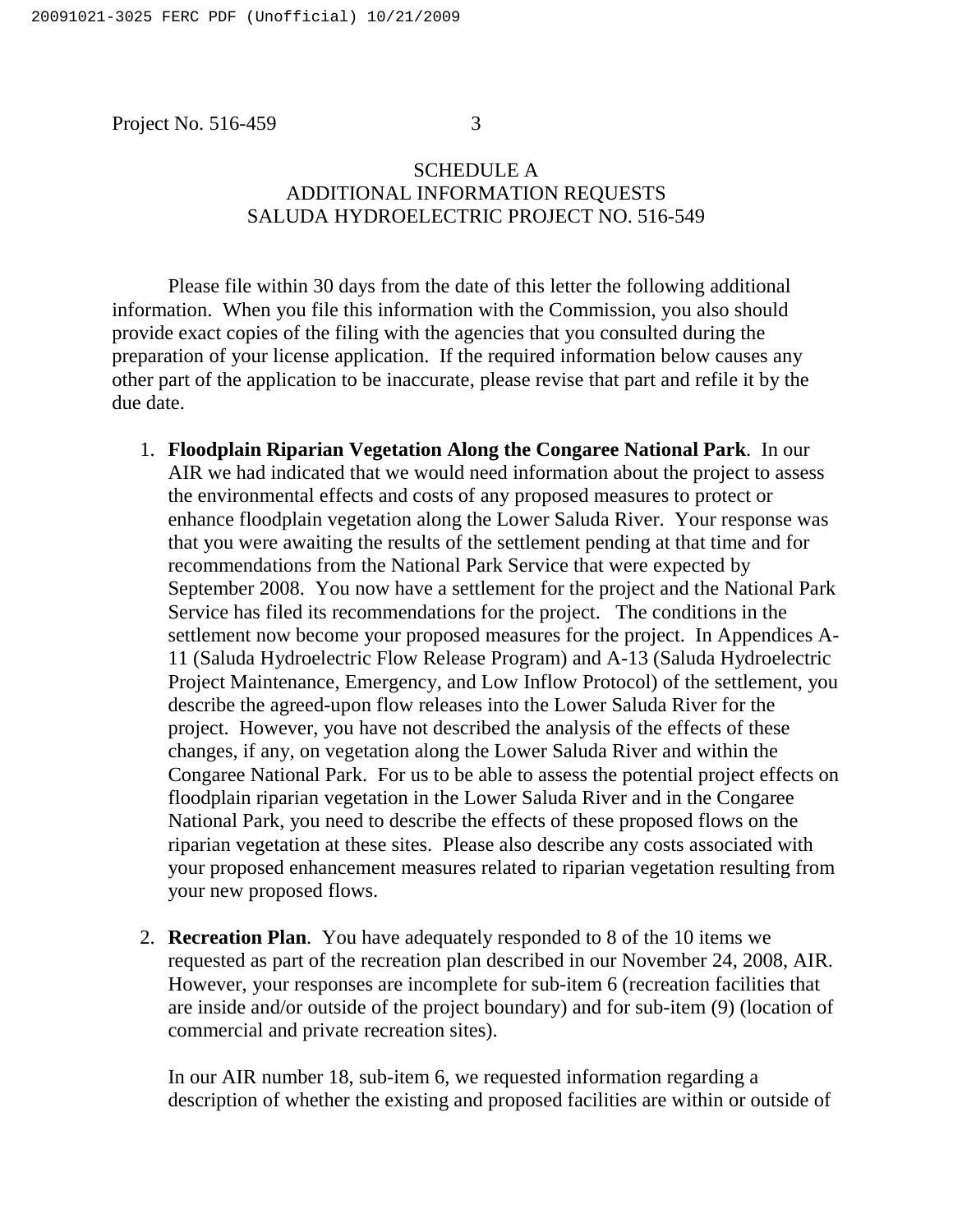## Project No. 516-459 4

the project boundary, including a map denoting the location of all the proposed measures along with the existing project boundary. However, while the Recreation Plan in section 3.1, page 3-1, provides a general discussion of the recreation sites within the project boundary, there is no specific description for each of the recreation sites relative to whether they are located either entirely or partially within or outside of the project boundary. Also, the Recreation Plan provides figures of the recreation sites; however the project boundary is not denoted on all of the figures probably because of the scale.

Therefore, please provide a description of whether the recreation sites are entirely or partially within or outside of the existing project boundary for each of the existing recreation sites, for the proposed additions to these sites, and for the proposed future recreation sites. If portions of any recreation site are both within and outside of the project boundary, please provide a description of what portions are within and outside. Also, please provide revised figures at a scale that denote the location of the project boundary on all of the recreation site figures. In the event that the project boundary is not within the area surrounding the recreation sites, please provide a description of whether the site is located completely within or outside of the project boundary. Finally, for any areas where you propose to add lands associated with the recreation sites into the project boundary, please describe the location of these lands and provide a summary of the additional acreage to be added to the project boundary for each individual site.

In response to sub-item 9, we requested information pertaining to the location of the commercial and private recreation sites. Figure A-4 of your Recreation Plan provides this information, however, because of the scale and clarity of the figure, the names and associated designation of the sites is not legible. Therefore, please provide a revised map, which can be broken into smaller sub-set maps or clarify, so that the site names are legible.

3. **Statement of Project Costs and Financing**. In section 8.0 of the Revised Exhibit D filed on July 31, 2009, you present the on-peak and off-peak power rates for the project, but do not provide the breakdown of on-peak and off-peak generation for application of those rates. Sections 9.1 through 9.6 of the same document present the gain or loss in annual generation, as well as any shifts from on-peak to offpeak generation (or vice versa), associated with proposed operational changes. For us to adequately use the information you provided, we need the annual onpeak and off-peak generation values for the baseline condition before the proposed operational changes are implemented. For the baseline annual generation of 180,069 megawatthours, as cited in section 9.0, please provide the amount of onpeak and off-peak generation.